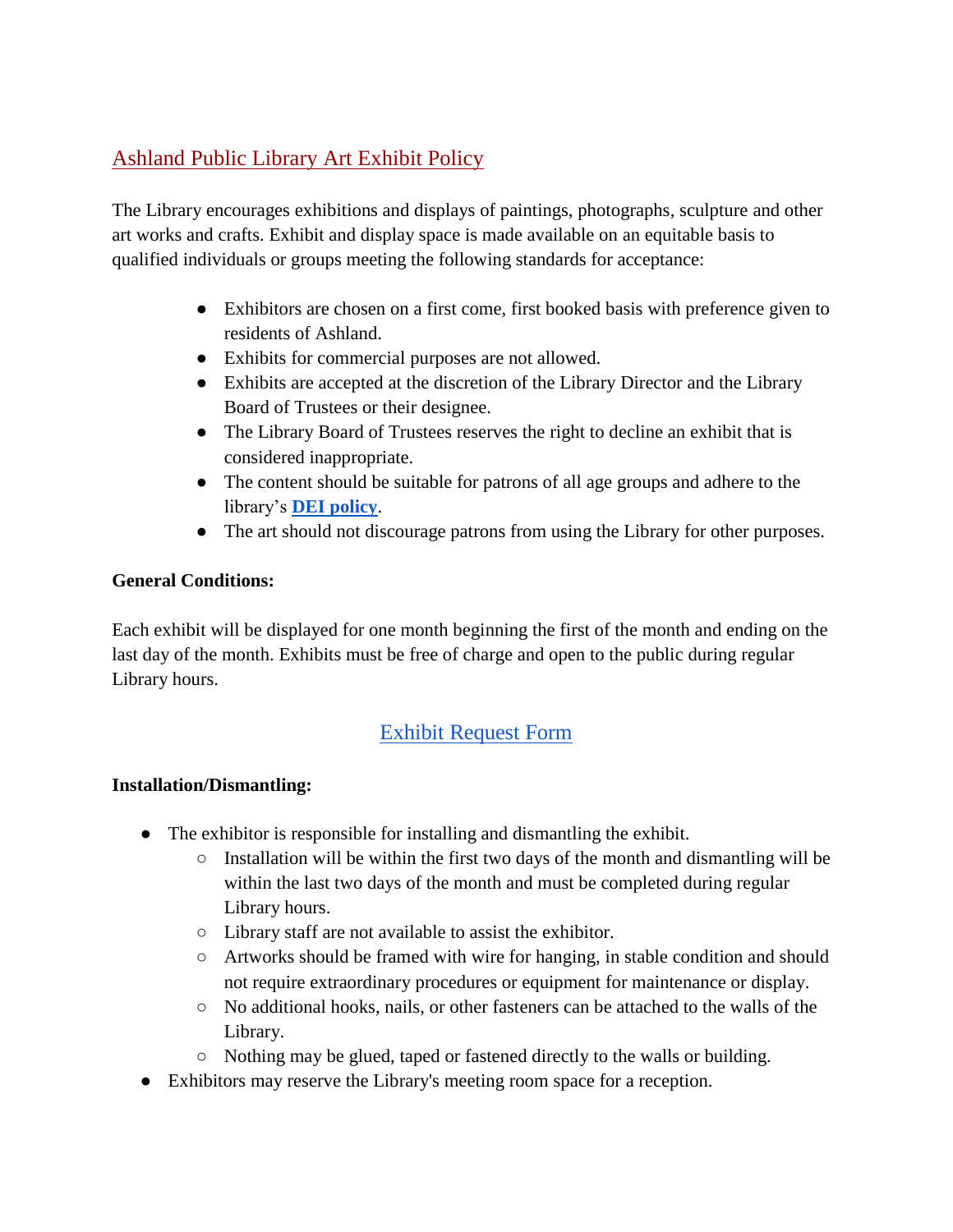- Use of the Meeting Room requires a separate application and is subject to the guidelines outlined in the Library's **[Meeting Room policy](https://docs.google.com/document/d/1Mh25Pshk6S8XpuzaM6Opn9WCOne34Zdbwbx78AOymC4/edit?usp=sharing)**.
- Any use of floor space adjacent to an exhibit must not compromise or restrict access to other uses of the room. The exhibit must not impede traffic flow in the lobbies, hallways or safety exits.

#### **Application Process:**

- A selection of photographs or electronic images of the works, labeled with the exhibitor's name, media and size of work.
- Exhibitor's resume accompanied by a cover letter outlining the scope of the exhibition.
- Completed [Exhibit Request Form.](https://docs.google.com/document/d/1-5DEKGAJcrFlO6CiAKSwRKU2Cwbh4vRr9edbwAKiQIU/edit?usp=sharing)
- Applications may be submitted up to one year, or more, in advance of the desired exhibit date and are reviewed in the order in which they are received.
- The same applicant will not be granted exhibit space if he/she was granted space in the prior 18 months.

### **Publicity:**

- Press releases are the responsibility of the exhibitor.
- Library staff may not act as agents for any exhibitor.
- No pricing may be displayed in the exhibit.
	- Patrons interested in purchasing art may contact the artist directly for prices and availability.
- No sales may be conducted on Library property.
- Invitations and/or flyers are the exhibitor's responsibility.

#### **Disclaimer:**

- Presentation of an exhibit does not imply an endorsement of the opinions or viewpoints of the exhibitor by the Ashland Public Library or the Town of Ashland.
- Neither the Library Board of Trustees nor the Town of Ashland can be held responsible for any damage, loss, disappearance or theft of any artwork, exhibit item or other part of an exhibit.
- The Library does not insure any exhibits and all work is displayed at the exhibitor's risk.
- All exhibitors must sign a waiver accepting full responsibility for the safety of any items in the exhibit
- Neither the Ashland Public Library nor the Town of Ashland is responsible for any financial damages or bodily harm caused by, or related to the exhibit.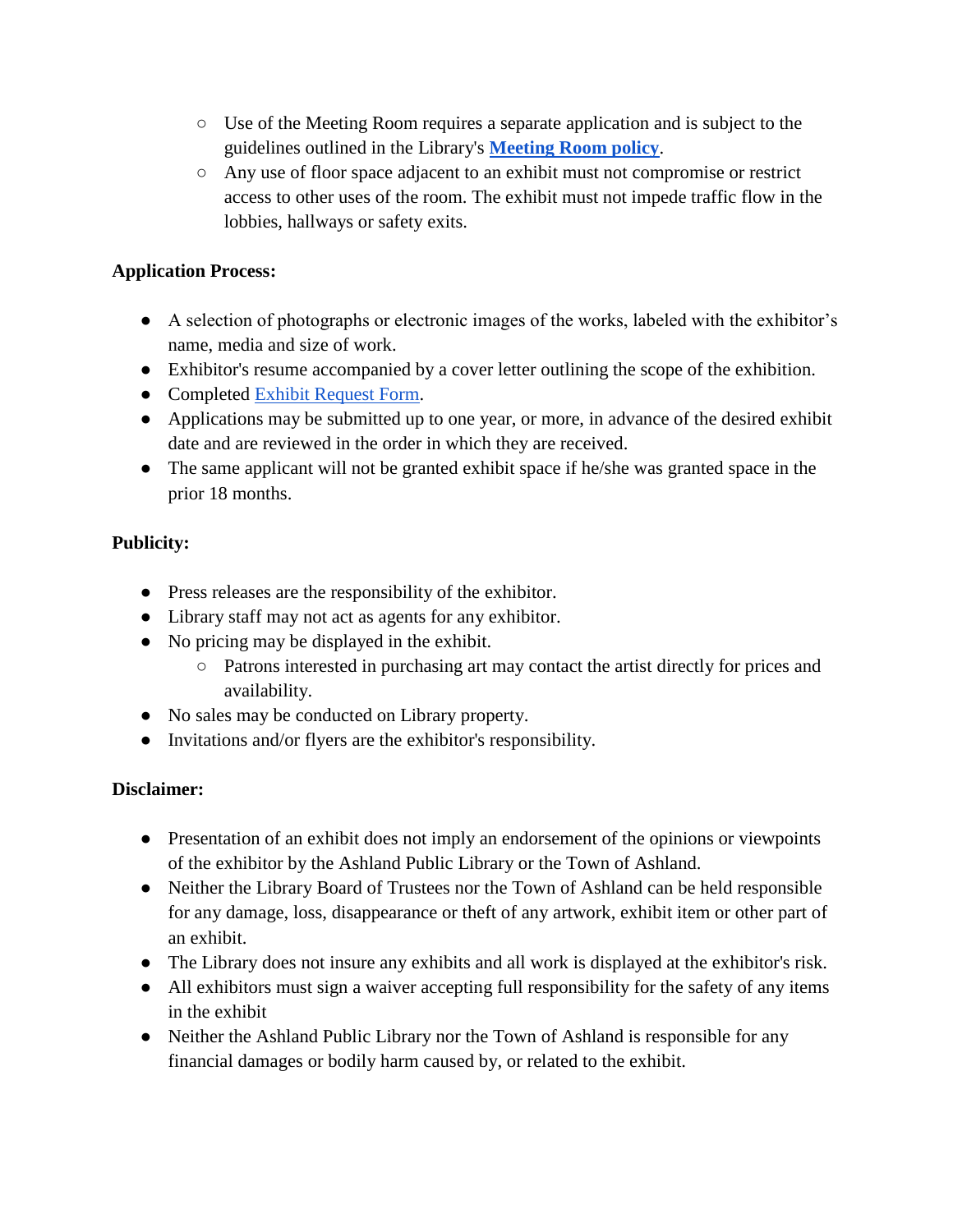● The Library reserves the right to disassemble an exhibit should unforeseen circumstances arise or in the event the artist does not do so by an agreed upon date.

Approved Board of Library Trustees 1/11/2022, to be reviewed **every five years** starting January 2025

**Friends of the Ashland Public Library EXHIBIT APPLICATION & AGREEMENT FORM**